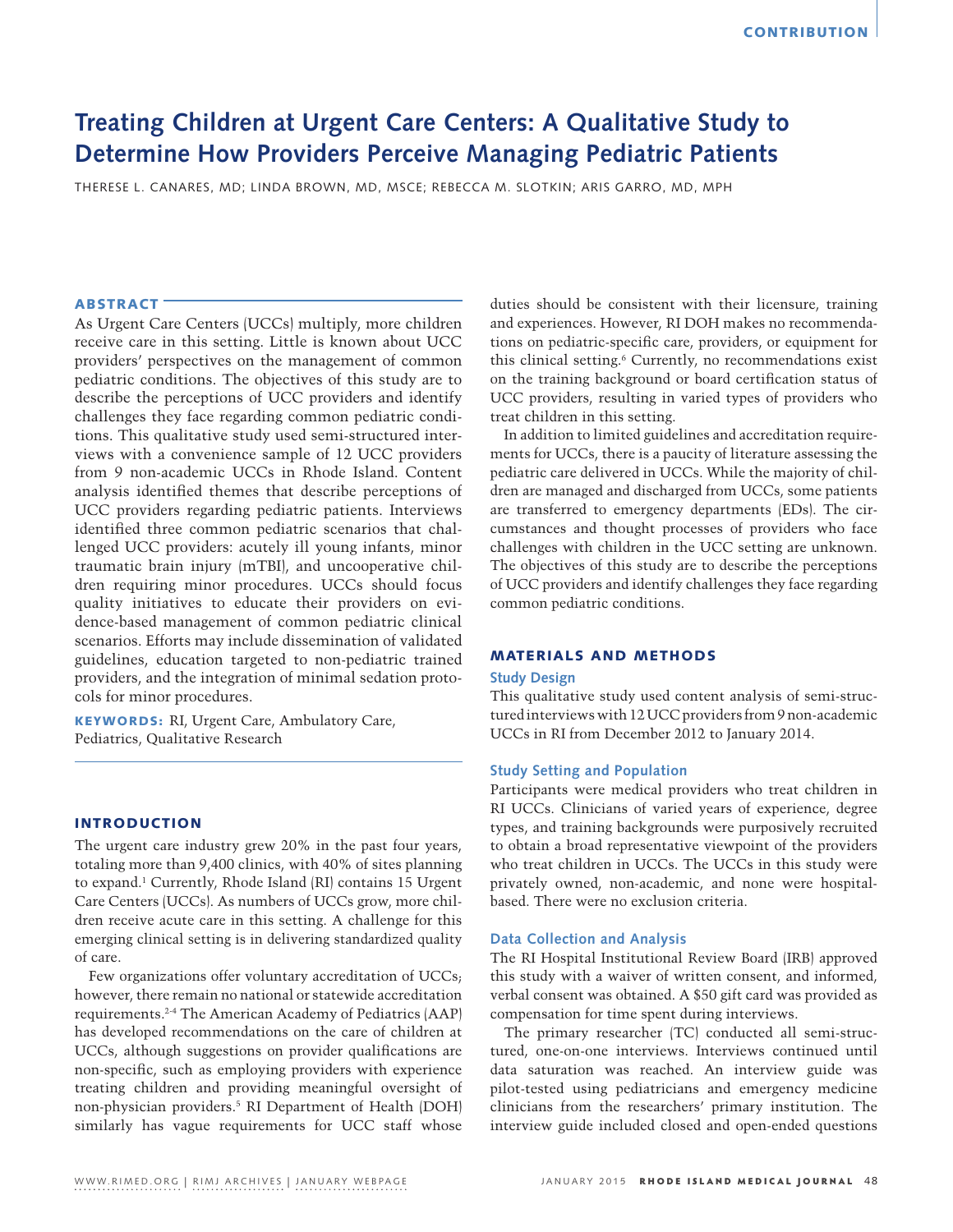with pre-specified probes. After an interval analysis the interview guide was modified to add additional questions and probes that were not fully explored in previous interviews ([Appendices I & II](http://www.rimed.org/rimedicaljournal/2015/01/Appendices-I%26II.pdf)). Data saturation was defined as the point at which interviews did not yield any new information.7 This occurred after 12 provider interviews.

Discussions were digitally recorded with two recording devices to safeguard against device failure. Digital files were transcribed by a professional transcription service. Thematic coding of transcribed interviews was performed by two independent raters (TC & RS or TC & AG). The coding scheme was drafted by the principal investigator, and edited by consensus amongst the research team. Coding discrepancies were resolved by group consensus. NVivo software (QSR International Ltd, 2013) was used to organize the data. Content analysis was used to identify themes in the coded data.

## RESULTS

## **Characteristics of UCC providers**

Self-reported characteristics of the participants and their practices are noted in **Table 1**. Two UCC providers declined to participate in interviews. Of the 12 providers interviewed, 7 were physicians and 5 were midlevel providers (NP or PA). Training backgrounds included providers from family medicine, internal medicine, obstetrics and gynecology, and occupational health. Median years employed at an UCC was 12.5. Median percentage of pediatric patients (< 18 years) treated at the UCCs was 25% (ranging 5–100%).

| <b>Table 1.</b> Characteristics of 12 UCC Providers Interviewed |  |  |  |
|-----------------------------------------------------------------|--|--|--|
|-----------------------------------------------------------------|--|--|--|

| Gender | <b>Degree</b> | <b>Training</b> | Years in<br>Medical<br><b>Practice</b> | Years in<br>practice at<br>an UCC | <b>Estimated</b><br>percentage of<br><b>UCC Population</b><br><18 years of<br>age |
|--------|---------------|-----------------|----------------------------------------|-----------------------------------|-----------------------------------------------------------------------------------|
| Female | <b>MD</b>     | <b>FP</b>       | 21                                     | $23*$                             | 20%                                                                               |
| Male   | <b>MD</b>     | <b>OB</b>       | 27                                     | 20                                | 15%                                                                               |
| Male   | <b>MD</b>     | Pedi            | 27                                     | 1                                 | 100%                                                                              |
| Male   | MD            | FP              | 19                                     | 18                                | 20%                                                                               |
| Male   | DO            | FP              | 21                                     | 15                                | 25%                                                                               |
| Male   | DO            | IM              | 10                                     | 10                                | 25%                                                                               |
| Male   | MD            | IM              | 25                                     | 18                                | 5%                                                                                |
| Male   | <b>PA</b>     | None            | 6                                      | 2                                 | 30%                                                                               |
| Male   | <b>NP</b>     | FP              | 3                                      | 3                                 | 30%                                                                               |
| Male   | PA            | OH              | 33                                     | $\overline{4}$                    | 25-30%                                                                            |
| Female | <b>NP</b>     | <b>FP</b>       | 22                                     | 22                                | 20-30%                                                                            |
| Female | <b>NP</b>     | FP              | 16                                     | 5                                 | 20%                                                                               |

Nurse Practitioner (NP), Physicians Assistant (PA), Family Practice (FP), Obstetrics/ Gynecology (OB/GYN), Internal Medicine (IM), Pediatrics (Pedi), Occupational Health (OH). \*One provider had worked in UCCs for more years than she had been in practice, due to moonlighting in an UCC during residency.

### **Themes generated from UCC provider interviews**

Three common pediatric clinical scenarios were identified that challenged UCC providers: acutely ill young infants, children with minor traumatic brain injury (mTBI), and uncooperative children requiring minor procedures.

# **Theme: UCC providers are often uncomfortable managing acutely ill young infants.**

Infants were a challenging patient group for UCC providers (Illustrative quotes in **Table 2**). A primary reason reported was because these patients are nonverbal. Providers reported that the inability to speak to a patient "makes me worry" and raises concerns for "missing something." In contrast, speaking to the older, verbal child was a reassuring sign that providers relied on.

Training background influenced UCC providers' comfort managing acutely ill infants. Providers that were uncomfortable with infants reported transferring pediatric patients to EDs for this reason. Providers lacking pediatric-specific training relied on clinical experience and whether "instinct tells me to send [a patient] to the ER." In contrast, providers with post-graduate pediatric training were confident caring for young infants, believing the training provided them with the "judgment to see sick kids." All providers, whether senior or junior in their career, correlated the volume of previous pediatric clinical experience to their confidence caring for children.

The presence of fever compounded concern for the infant's well being due to the possibility of a serious bacterial illness (SBI). For febrile infants who were perceived as "sick," providers considered their primary job was to determine if the infant was "stable" and then transfer to an ED. In this scenario, most providers did not initiate a diagnostic workup for SBI, stating that this should occur in an ED. When children were not "sick," a frequent alternative approach was contacting the patient's PCP to help guide management and facilitate next-day follow-up. UCC providers often identified linking PCPs and their young patients during acute illness as an important priority.

Availability of laboratory tests was variable from site to site. Most UCC sites had access to urinalysis, rapid influenza or rapid streptococcal tests. Basic lab tests (e.g., complete blood count, electrolytes) and X-rays were available on-site at some locations. Providers reported frequent difficulty with infant phlebotomy, IV placement, and catheterized urine collection. They attributed this to either nursing discomfort or a lack of infant-sized equipment. Providers highly valued the select nurses and medical assistants that were comfortable with triaging and assessing children.

# **Theme: UCC providers are particularly concerned about mTBI in children.**

Providers were apprehensive about mTBI because of concern for missing intracranial hemorrhage (ICH) or concussion (Illustrative quotes in **Table 3**). They often described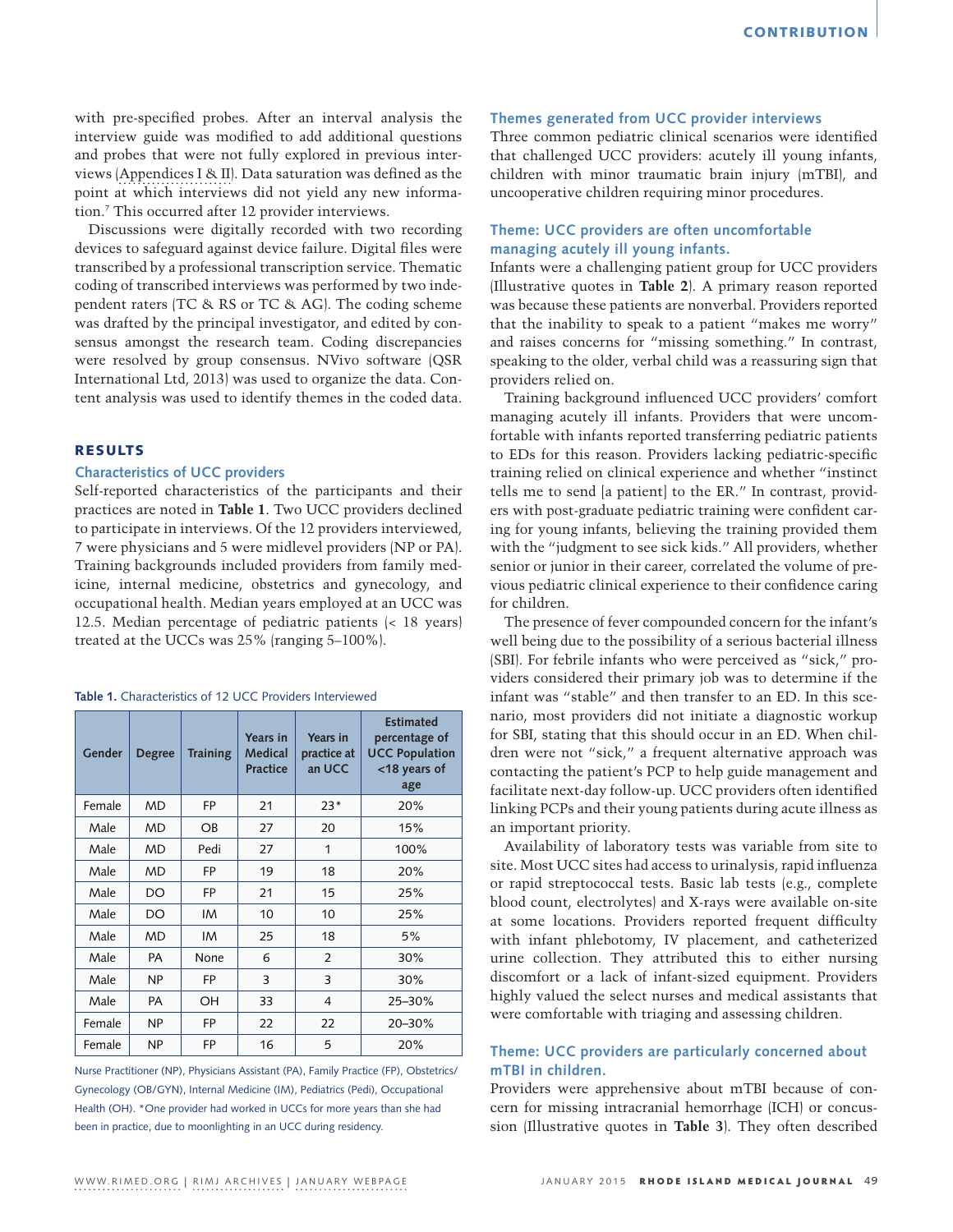that any sign of abnormal mental status (e.g., brief confusion or slowed speech) after mTBI (e.g., helmeted football collision) requires transfer to an ED for computed tomography (CT). Minimizing radiation in children was a goal identified by several UCC providers, but most said that any concern for intracranial injury outweighed the radiation exposure risk of CT. No UCC providers mentioned use of published mTBI decision tools to determine patients at low-risk for ICH (e.g., the PECARN algorithm for low risk TBI8 ). When asked about observation capabilities, providers uniformly stated that due to limited space and high volume, UCCs were not able to observe a patient for a sufficient length of time. In addition, the business model of UCCs leads providers to "want [the patients] in and out."

# **Theme: Providers had difficulty with uncooperative children requiring minor procedures.**

Providers' approaches to laceration repair in children ranged from those with "no anxiety" to those stating, "I'm not comfortable with it" (Illustrative quotes in **Table 4**). Most clinicians had some degree of comfort suturing, depending on the laceration location and cooperativeness of the child and parent. UCC providers were more likely to transfer children to an ED or plastic surgeon because of patient or parental anxiety about a scar, cosmetically sensitive areas, or in one UCC provider's opinion, female gender of the patient. Two UCC providers interviewed did not have requisite suturing skills and elected not to perform any suturing in children.

Overall, providers lacked familiarity or adequate staffing to apply immobilization and were not trained in minimal sedation techniques commonly used for minor procedures in children, including laceration repair, foreign body removal, and reduction of dislocations. No UCCs employed pediatric-restraint techniques (e.g., papoose board or wrapping with a bed sheet), anxiolytic, or minimal sedation

**Table 2.** Sub-themes on providers' perceptions on managing acutely ill young infants.

| Sub-theme                                                                                                                                                                                                                                                                | Quotes                                                                                                                                                                                                                                                                                                                                                                           |
|--------------------------------------------------------------------------------------------------------------------------------------------------------------------------------------------------------------------------------------------------------------------------|----------------------------------------------------------------------------------------------------------------------------------------------------------------------------------------------------------------------------------------------------------------------------------------------------------------------------------------------------------------------------------|
| Infants were described as<br>challenging to examine<br>because they are                                                                                                                                                                                                  | "Sometimes people bring in month-olds to urgent care. I have to be real cautious<br>with that; they have a fever, they're not eating right, off to the ER for them. It<br>makes me worry when I can't get a history and talk to patients."                                                                                                                                       |
| nonverbal.                                                                                                                                                                                                                                                               | "We've seen, I think that's the youngest I've seen here, 2-week old babies with<br>coughs or not feeding right or vomiting, and usually a very young mother A lot<br>of us feel that this is not the place for that young a child, that they should at least<br>be in a pediatrician's office."                                                                                  |
|                                                                                                                                                                                                                                                                          | "Again, I just worry about it I guess maybe it'd be the same issue if you had an<br>adult who was nonverbal. What could you possibly be missing here?"                                                                                                                                                                                                                           |
| Many providers were<br>concerned that an                                                                                                                                                                                                                                 | "I'm a little leery of the little kids With little kids the question is are they stable,<br>are they okay?"                                                                                                                                                                                                                                                                      |
| infant may be "sick"<br>or septic and rapidly<br>decompensate.                                                                                                                                                                                                           | "Infants when they're sick, they're really sick. Infants less than 12 months I really<br>take extra caution with If an infant has a fever and needs a febrile workup I<br>don't take that with a grain of salt at all, 'cause I've been around a lot of septic<br>workups with an infant."                                                                                       |
|                                                                                                                                                                                                                                                                          | "Well, because they are so-hemodynamically-they can go bad on you so<br>quickly."                                                                                                                                                                                                                                                                                                |
| The PCP relationship was<br>described as important<br>for follow- up of acute<br>illnesses, especially for<br>infants.                                                                                                                                                   | "A lot of what our visit often is, is having that education visit with the parent about<br>how their child has a pediatrician. They should be seeing them regularly and these<br>are the things that you should go to your pediatrician for, and while it's bad for<br>business, it's good for kids."                                                                            |
|                                                                                                                                                                                                                                                                          | "I really try to get the vibes from the parents. How much they know. How<br>educated they are. How are they gonna follow up. I call the pediatrician to see if<br>they have any of these reliance issues. That kind of stuff. Never do it in a vacuum<br>with a kid."                                                                                                            |
|                                                                                                                                                                                                                                                                          | "Quite often, we also call the pediatricians to talk about the infant if we have any<br>concerns and we don't know them well, or the parents We try and keep good<br>communication with their primary cares."                                                                                                                                                                    |
| Pedi or FP-trained<br>providers expressed more<br>comfort treating children<br>due to their training.<br><b>Providers without</b><br>pediatric-specific training<br>drew confidence from<br>their clinical experience,<br>particularly with children<br>and adolescents. | "Most of it is having the pediatric experience, the know-how, the judgment to see<br>sick kids rather than adults, because they're not small adults" -MD, Pediatrics                                                                                                                                                                                                             |
|                                                                                                                                                                                                                                                                          | "Well, I guess I'm very conscious of the fact that I'm not a pediatrician. I don't<br>want to give anyone the impression that I consider myself equal to one in anyway.<br>I'm just trying to be aware of my limitations, too. I'm an internist." - DO, Internal<br>Medicine                                                                                                     |
|                                                                                                                                                                                                                                                                          | "I've quite a bit of experience treating an age group of say adolescent to older<br>adult. As a provider, you develop an intellectual database. You're able to<br>distinguish and practice instinctively. I just don't know that I've developed a deep<br>enough database on children to trust my intuition as I would with the [adult]<br>population" - PA, Occupational Health |
| Providers acknowledged<br>that they knew their<br>limitations and accepted<br>that being uncomfortable<br>with a pediatric patient<br>justified transfer to<br>higher level of care.                                                                                     | "Of all the kids that I've seen that are really, really young, under a year-if I have<br>any doubt in my mind, me personally, I'm going to send them to the hospital if I'm<br>not sure."                                                                                                                                                                                        |
|                                                                                                                                                                                                                                                                          | "We don't have a set rule of what you see and what you send out Again, it's if<br>you're uncomfortable, there's nothing wrong with transferring them out That's<br>just the limiting factor of what we take care of, but at the same time as long as<br>[we] know their limits; at least [we're] practicing in a safe manner."                                                   |
|                                                                                                                                                                                                                                                                          | "If I get the—if my instinct tells me to send to the ER, there's usually a reason for<br>it. I usually know which ones have to go."                                                                                                                                                                                                                                              |
| Providers believed their<br>facility was adequately<br>equipped to care for<br>children for the urgent<br>care setting.                                                                                                                                                  | "We have the equipment we need, and I think it's just, you know, I think the<br>staff's comfort level is even more important than the equipment. You can figure<br>something out to use and it works. "                                                                                                                                                                          |
|                                                                                                                                                                                                                                                                          | "Well we don't really like to do infant hydration. We're not really equipped to do<br>little, tiny kids."                                                                                                                                                                                                                                                                        |
| Capabilities to obtain<br>infant labs, IV, and urine                                                                                                                                                                                                                     | "We actually don't take a lot of pedi blood pressures below the age of ten. If we're<br>worried about a blood pressure the child doesn't belong there."                                                                                                                                                                                                                          |
| collection were often<br>unavailable.                                                                                                                                                                                                                                    | "We don't start IV's on kids very often. No, if somebody was that bad I'd probably<br>send 'em down to [the pediatric ED] if I thought they needed fluid for kid."                                                                                                                                                                                                               |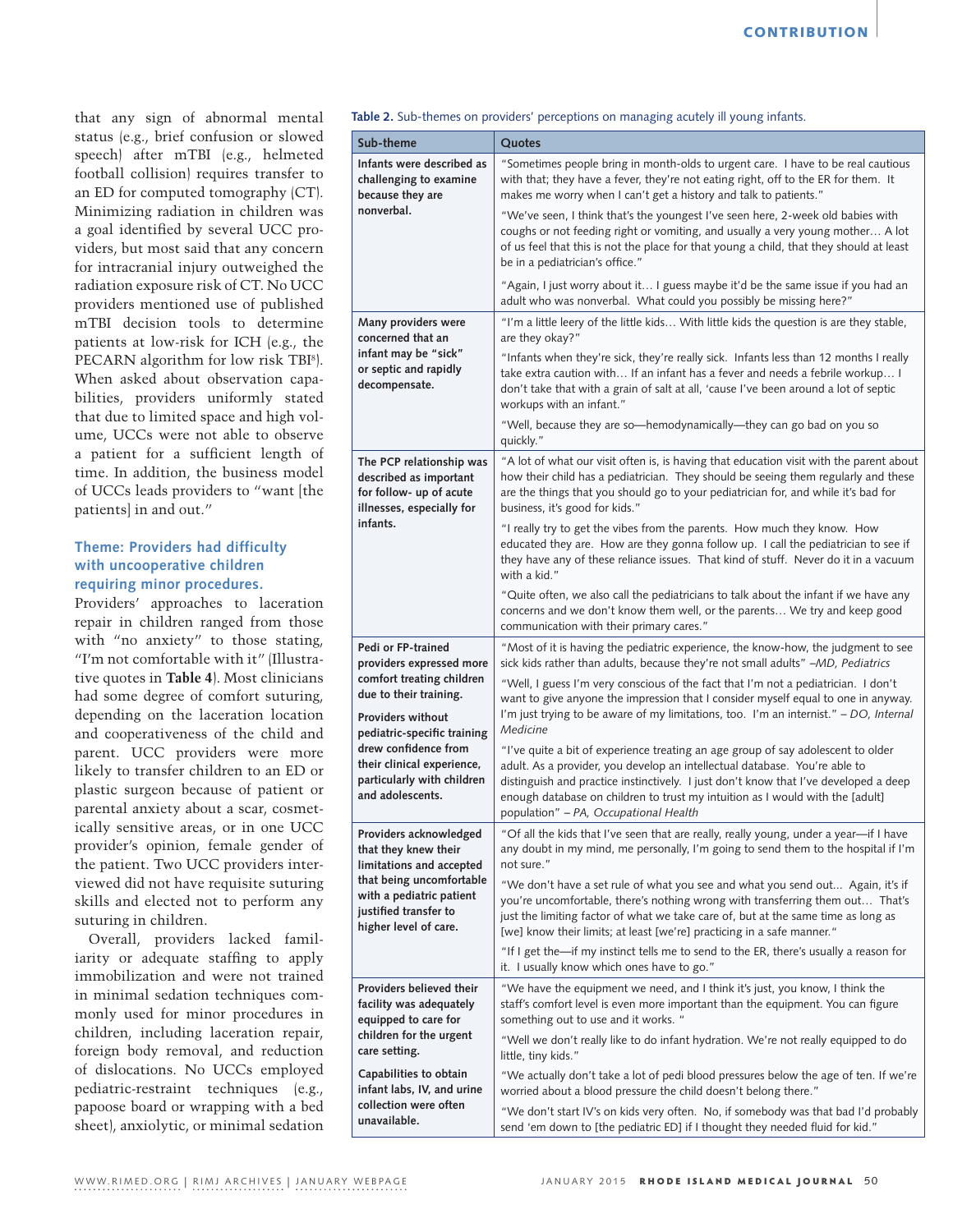medications. Difficulty restraining an uncooperative child for a minor procedure often prompted transfer to an ED for a procedure that was otherwise within the UCC providers skill set.

# **DISCUSSION**

We identified three common pediatric clinical scenarios that are challenging for UCC providers. Those clinical scenarios are: acutely ill young infants, children with mTBI, and uncooperative children requiring primary laceration repair or minor procedures.

A challenge that UCC providers described was the evaluation and diagnostic work-up of acutely ill young infants. It is unclear whether UCCs employ evidence-based guidelines on the approach to fever in infants,<sup>9</sup> as this was not acknowledged by any providers interviewed. One provider suggested guidelines of vital signs by age to screen for sepsis would be helpful. Triage assessment tools that utilize vital signs to identify children with sepsis in the ED setting have been successful.10,11 Another aspect of infant management that leads to practice variability is the variety of training backgrounds in UCC providers. It is imperative that UCC providers lacking formal pediatrics training are equipped to provide basic pediatric urgent care, since children comprise a quarter of the population at many UCCs in this study. Review of evidence-based guidelines (e.g., fever in infants) through continuing medical education, or dissemination of pediatrics-based resources (e.g., vital signs triage tools) may enhance UCC providers' confidence and comfort level with this age group.

When unsure about management of an infant, many providers endorsed good communication with pediatricians, particularly when follow-up was indicated. This addresses expectations from the AAP, which has concerns that urgent care and retail clinics may undermine continuity of care and the medical home model.5,12,13 Next steps to encourage more UCC providers'

**Table 3.** Sub-themes on providers' perceptions on managing head injuries.

| Sub-theme                                                            | Quotes                                                                                                                                                                                                                                                                                                                                                                                                                                                                                                   |
|----------------------------------------------------------------------|----------------------------------------------------------------------------------------------------------------------------------------------------------------------------------------------------------------------------------------------------------------------------------------------------------------------------------------------------------------------------------------------------------------------------------------------------------------------------------------------------------|
| Providers worried about<br>intracranial hemorrhage<br>or concussion. | "A lot of the transfers [to the ED] may be for head trauma, and we<br>know it's a low likelihood of any type of bleed, but it's a safety factor. So<br>in those cases we're not really expecting to be right, we're expecting to<br>be safe."                                                                                                                                                                                                                                                            |
|                                                                      | "I take these things quite seriously with a great concern for a concussion<br>and long-term implications for a concussion. We simply do a good<br>exam.  Not to say that I'm quick to order CT scans. There really are<br>criteria for obtaining a CT."                                                                                                                                                                                                                                                  |
|                                                                      | "If his speech is off; he has light sensitivity; his coordination is off, he<br>would be immediately shipped out for a CT. [If] anything at all that<br>seems to be off. That type of thing would-I would be very concerned.<br>Always. Helmet or no helmet."                                                                                                                                                                                                                                            |
| Observation time and<br>space was limited across<br>most UCCs.       | "We try not to [keep patients for observation]. We only have six exam<br>rooms. Seeing 50, 60, 70 patients in an 11-hour day is not unheard of<br>The volume has been pretty crazy."                                                                                                                                                                                                                                                                                                                     |
|                                                                      | "No, [observation of a patient with head injury] is really not an option<br>It's not really a suitable place the anxiety will be heightened just by<br>being here. There's a lot of noise here. There's a lot of patients here.<br>There's a lot of coughing, sneezing, retching What you really want<br>for this individual is for him to start resting the injured part as quickly<br>as possible. I just don't feel this is the proper place If I was that<br>concerned, I'd probably refer him out." |
|                                                                      | "At Urgent Care they want [the patients] in and out, because they time<br>us on that."                                                                                                                                                                                                                                                                                                                                                                                                                   |

**Table 4.** Sub-themes on providers' perceptions on suturing lacerations and minor procedures.

| Sub-theme                                                                                                                                                                | Quotes                                                                                                                                                                                                                                                                                                                                                                                                                                            |
|--------------------------------------------------------------------------------------------------------------------------------------------------------------------------|---------------------------------------------------------------------------------------------------------------------------------------------------------------------------------------------------------------------------------------------------------------------------------------------------------------------------------------------------------------------------------------------------------------------------------------------------|
| There were widely<br>varied comfort levels<br>on pediatric facial                                                                                                        | "Suturing is one of the things that I have no anxiety about. I've sutured<br>a vermilion border in a two-year-old in an urgent care setting."                                                                                                                                                                                                                                                                                                     |
| lacerations.<br>Most providers endorsed<br>some concern about scars<br>in children, and were<br>more likely to transfer<br>to an ED for concerns on<br>cosmetic outcome. | "I personally do not suture faces I'm not comfortable with it If I<br>can possibly get them just the best-trained person to do it, that's what I<br>would do."                                                                                                                                                                                                                                                                                    |
|                                                                                                                                                                          | "I guess we're always sensitive to scarring but I'm particularly sensitive<br>to a younger age group of scarring. I might consider the alternative of<br>referral to a plastic surgeon. It might be higher on my list of suggestions<br>than it would be for an adult. "                                                                                                                                                                          |
|                                                                                                                                                                          | "Dog bites [to] the faces are awful. They're just so ragged and torn and<br>need irrigation. The things to faces I always err on the side of sending<br>them somewhere Anything that goes over the vermilion border<br>Eyebrows, eyelids, anything that's gonna be really cosmetic."                                                                                                                                                              |
| Restraining the<br>uncooperative child was<br>challenging, and would<br>justify transfer to the ED.                                                                      | "Some of them we'll suture in mom's arms. Sometimes it goes very<br>well Obviously the kids can reach a point where they're so big, if<br>they're still resistant, there's no way that my staff can hold 'em down<br>and get 'em sutured. That's certainly a reason for a transfer."                                                                                                                                                              |
|                                                                                                                                                                          | "When a kid comes in say with a splinter that's a particular challenge<br>The parental anxiety and then both having to do a procedure on a kid.<br>I mean, trying to give Lidocaine to a kid or trying to have a kid hold<br>still. It's hard We don't have the ability to restrain a child who needs<br>a procedure who needs suturing. We don't have papoose. We have to<br>have people draped over 'em. I'm not at all comfortable with that." |
|                                                                                                                                                                          | "We only have three people in Urgent Care at a time so [restraining an<br>uncooperative child] would tie up my entire staff."                                                                                                                                                                                                                                                                                                                     |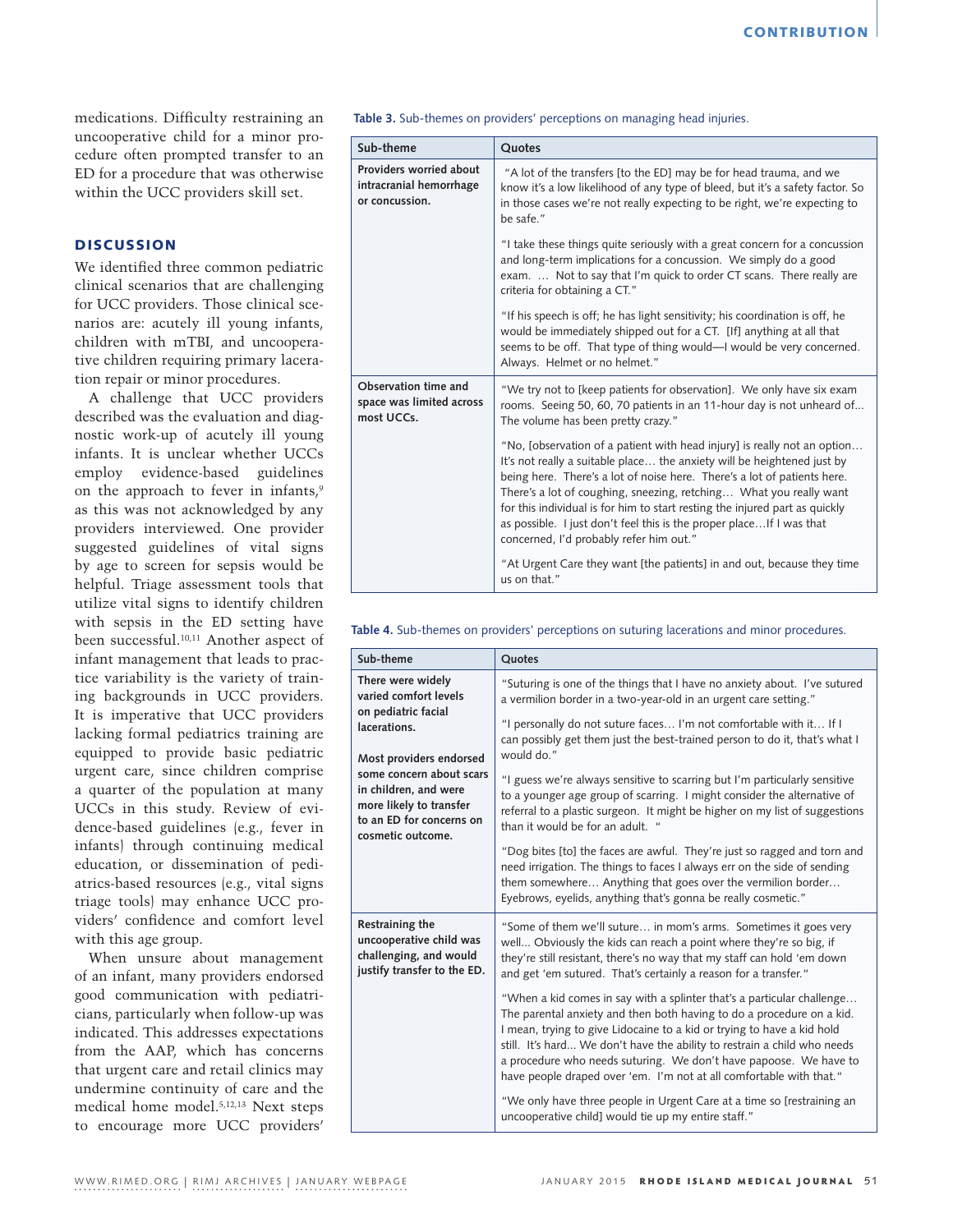communication with patients' pediatricians may be development of quality improvement (QI) feedback after follow-up.

Head injury was concerning for many UCC providers, often leading to ED transfer. Established guidelines for mTBI in children identify those at low risk of ICH8,14,15; however, these were not discussed by any UCC providers. For patients with mTBI that are low risk for clinically important injury, the practice of immediate ED transfer causes inconvenience to families, unnecessary ED resource utilization, and increases in costs.16-18 Reviewing evidence-based guidelines on mTBI, evaluating cases for QI, and discussing transfer protocols with local EDs may help UCC providers improve their triage of children who are transferred to the hospital.

UCC providers frequently reported difficulty managing uncooperative children requiring minor procedures. Providers suggested they would provide a better service to patients with the availability of a papoose board or some form of minimal sedation. UCC directors may consider implementing a minimal sedation program. Intranasal midazolam is well studied as anxiolysis for lacerations with a low side- effect profile that may be a safe and feasible adjunct to UCC providers' armamentarium.19-21 Furthermore, staff training in the use of ancillary immobilization (e.g., bed sheet wraps) and distraction may facilitate minor procedures such as lacerations.

### LIMITATIONS

This study is limited geographically to privately owned UCCs in RI and may not be characteristic of UCCs nationwide. It is possible that the providers sampled are not representative of other UCC providers; however, we purposively recruited a wide range of UCC providers to obtain viewpoints from UCC providers that cover the breadth of practitioners in this setting.

### CONCLUSIONS

UCC providers' perspectives allowed us to identify pediatric clinical scenarios frequently encountered in the UCC setting that are challenging to manage. Based on these findings we recommend that UCC providers utilize validated guidelines and decision tools on common diagnoses (e.g., fever in infants, mTBI), seek out education targeted to non-pediatric trained providers, and gain familiarity with minimal sedation or immobilization techniques for minor procedures. Given the relatively recent advent of UCCs, scarcity of research, and limited guidelines for children in this setting, there is opportunity to improve evidence-based care for children.

#### **References**

- 1. Becker S. Healthcare Private Equity Investment 5 Areas to Examine in 2014: Hospitals and Health Systems, Pain Management and Anesthesia, Ambulatory Surgery Centers, Urgent Care and Dental Practice Management. *Beckers Hospital Review.* 2014.
- 2. Commission TJ. State Recognition Details for Ambulatory Health Care. 2014; http://www.jointcommission.org/state\_recognition/state\_recognition\_details.aspx?ps=100&b=1.
- 3. Ambulatory Care Accreditation Overview. 2014. http://www. jointcommission.org/assets/1/18/2014\_AHC\_Overview\_Guide. pdf.
- 4. Urgent Care Center Accreditation. 2014. http://aaucm.org/Resources/370/FileRepository/UCCA Brochure 2013 (web).pdf.
- 5. Committee On Pediatric Emergency M. Pediatric Care Recommendations for Freestanding Urgent Care Facilities. *Pediatrics.*  Apr 28 2014.
- 6. Rules and Regulations for the Licensing of Organized Ambulatory Care Facilities. *R23-17-OACF*. September 2012 ed: State of Rhode Island and Providence Plantations Department of Health; 2012:1-25.
- 7. Morse J. The Significance of Saturation. *Qualitative Health Research.* 1995;5(2):147-149.
- 8. Kuppermann N, Holmes JF, Dayan PS, et al. Identification of children at very low risk of clinically-important brain injuries after head trauma: a prospective cohort study. *Lancet.* Oct 3 2009;374(9696):1160-1170.
- 9. Baraff LJ. Management of infants and young children with fever without source. *Pediatric annals.* Oct 2008;37(10):673-679.
- 10. Cruz AT, Williams EA, Graf JM, et al. Test characteristics of an automated age- and temperature-adjusted tachycardia alert in pediatric septic shock. *Pediatric emergency care.* Sep 2012;28(9):889-894.
- 11. Larsen GY, Mecham N, Greenberg R. An emergency department septic shock protocol and care guideline for children initiated at triage. *Pediatrics.* Jun 2011;127(6):e1585-1592.
- 12. Retail-Based Clinic Policy Work Group AAP. AAP principles concerning retail-based clinics. *Pediatrics.* Dec 2006;118(6):2561- 2562.
- 13. Medicine ACoPE. Pediatric care recommendations for freestanding urgent care facilities. *Pediatrics.* Jul 2005;116(1):258-260.
- 14. Osmond MH, Klassen TP, Wells GA, et al. CATCH: a clinical decision rule for the use of computed tomography in children with minor head injury. *CMAJ : Canadian Medical Association journal = journal de l'Association medicale canadienne.* Mar 9 2010;182(4):341-348.
- 15. Dayan PS, Holmes JF, Atabaki S, et al. Association of Traumatic Brain Injuries With Vomiting in Children With Blunt Head Trauma. *Annals of emergency medicine.* Feb 12 2014.
- 16. Osen HB, Bass RR, Abdullah F, Chang DC. Rapid discharge after transfer: risk factors, incidence, and implications for trauma systems. *J Trauma.* Sep 2010;69(3):602-606.
- 17. Simon B, Gabor R, Letourneau P. Secondary triage of the injured pediatric patient within the trauma center: support for a selective resource-sparing two-stage system. *Pediatric emergency care.* Jan 2004;20(1):5-11.
- 18. Sorensen MJ, von Recklinghausen FM, Fulton G, Burchard KW. Secondary overtriage: the burden of unnecessary interfacility transfers in a rural trauma system. *JAMA surgery.* Aug 2013;148(8):763-768.
- 19. Connors K, Terndrup TE. Nasal versus oral midazolam for sedation of anxious children undergoing laceration repair. *Annals of emergency medicine.* Dec 1994;24(6):1074-1079.
- 20. Lane RD, Schunk JE. Atomized intranasal midazolam use for minor procedures in the pediatric emergency department. *Pediatric emergency care.* May 2008;24(5):300-303.
- 21. Yealy DM, Ellis JH, Hobbs GD, Moscati RM. Intranasal midazolam as a sedative for children during laceration repair. *The American journal of emergency medicine.* Nov 1992;10(6):584-587.